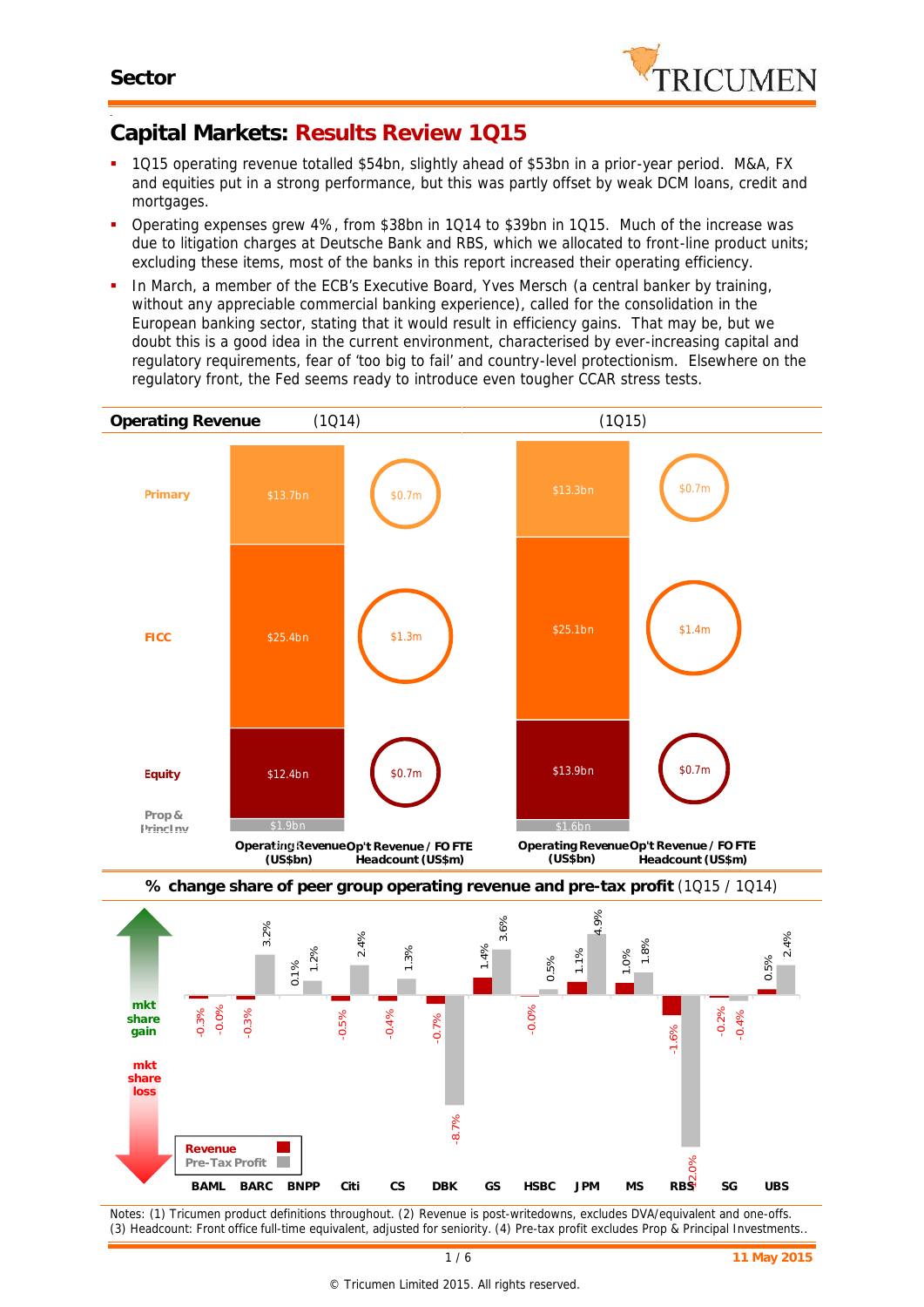

#### **Primary issuance & Advisory**

- In DCM, Europe pared gains seen in 4Q14, though high-yield bond sales had a strong start in 2015, with investors seeking higher yields. In Americas, Japan and MEA fee revenue jumped by 15-40% vs 1Q14. The loan market, however, dropped 35-50% in main regions, with margins declining even faster than volumes. Only MEA (by far the smallest market) registered a gain in fees.
- 1Q15 was a tough quarter for ECM, as banks proved unable to translate healthy volume growth in Americas, Europe and APAC ex-Japan into fee gains. Global volumes surged c.20% (led by Americas), while the banks included in this report grew fee revenue by only 6% vs 1Q14 – largely due to dearth of IPOs.
- M&A/Advisory volumes strengthened in Americas and APAC ex-Japan vs 1Q14, but were flat in Europe and declined sharply in Japan. Fees, however, advanced only in Americas; consequently, all US banks included in this report reported a sharp increase in fees, while European banks whose results were also depressed by the strong US dollar) suffered a decline in revenue.





*Notes: (1) Tricumen product definitions throughout. (2) Revenue is post-writedowns, excludes DVA/equivalent and one-offs. (3) Headcount: Front office full-time equivalent, adjusted for seniority. (4) Pre-tax profit excludes Prop & Principal Investments.*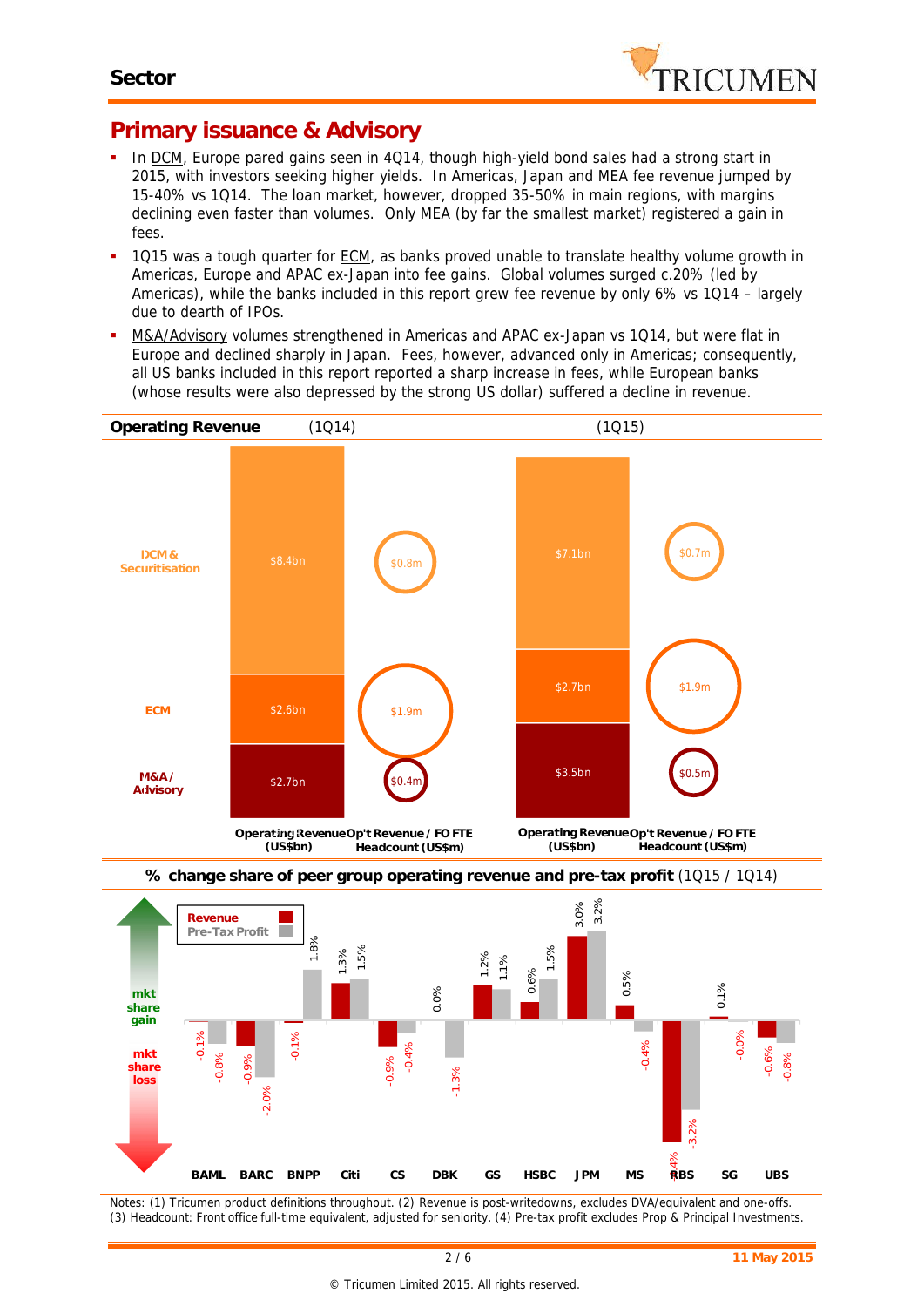#### **Sector**



#### **FICC**

- FX revenues were strong, with the market benefiting from a strong increase in volatility and client business. The spot market continued to grow, especially in USD/EUR trading; FX options were also ahead of 1Q14. Trading in Latin America and APAC, by contrast, was soft. Several banks in this report sustained positioning losses on SNB's Jan-15 decision to end the cap on the franc (which prompted speculation that Denmark might do the same) while others made sizeable gains.
- The short-end rates market continued to be blighted by low interest rates. In the US, cash markets did well in USTs and TIPS, and swaps advanced relative to 4Q14. In Europe, rate markets were flat, with a strong 1Q15/1Q14 growth in swaps offset by a fall in government securities.
- In credit, the US high-grade and high-yield bond trading both benefited from investors' bias, but single-name and index CDS suffered, pressured by regulations. In Europe and the US, the new corporate bond trading platform, Bondcube, went live in Apr-15. The platform is a bond-crossing network and utilises an equities-style trading model instead of the traditional request-for-quote structure.





*Notes: (1) Tricumen product definitions throughout. (2) Revenue is post-writedowns, excludes DVA/equivalent and one-offs. (3) Headcount: Front office full-time equivalent, adjusted for seniority. (4) Pre-tax profit excludes Prop & Principal Investments.*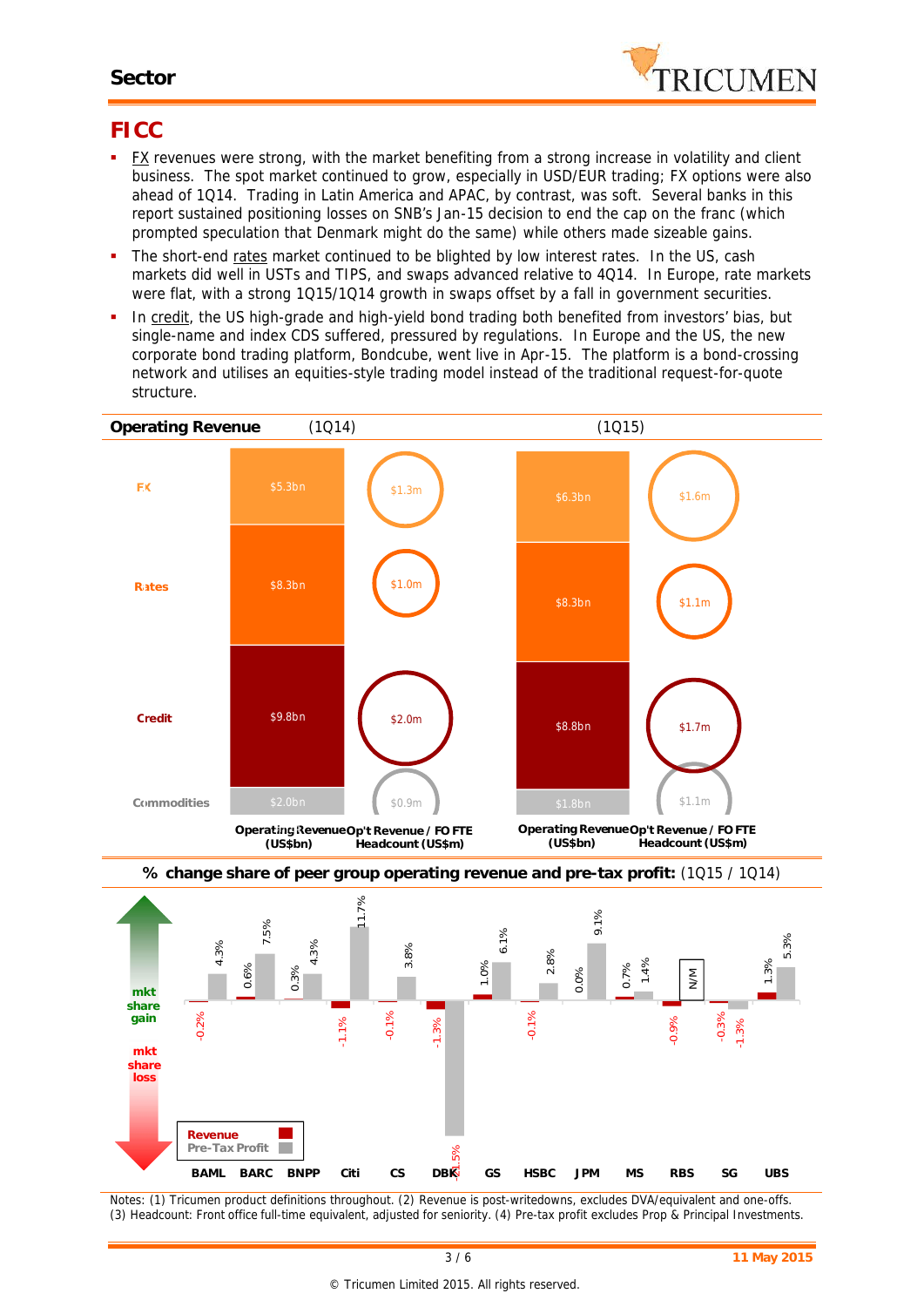

#### **Equities**

- In cash equities, Europe outperformed other regions, with strong performance in both hi-touch and electronic markets. The US and APAC ex-Japan also enjoyed a strong growth vs 1Q14.
- Relative to 1Q14, flow equity derivatives markets jumped in Americas but declined in APAC, mainly due to the severe weakness in Korea.
- On the whole, prime services revenues for banks in this report were flat in 1Q15/1Q14. Although US securities lending grew and there was continued improvement in hedge fund AuM, regulatory pressures caused many banks to either trim their focus on the business or cull client lists.







*Notes: (1) Tricumen product definitions throughout. (2) Revenue is post-writedowns, excludes DVA/equivalent and one-offs. (3) Headcount: Front office full-time equivalent, adjusted for seniority. (4) Pre-tax profit excludes Prop & Principal Investments.*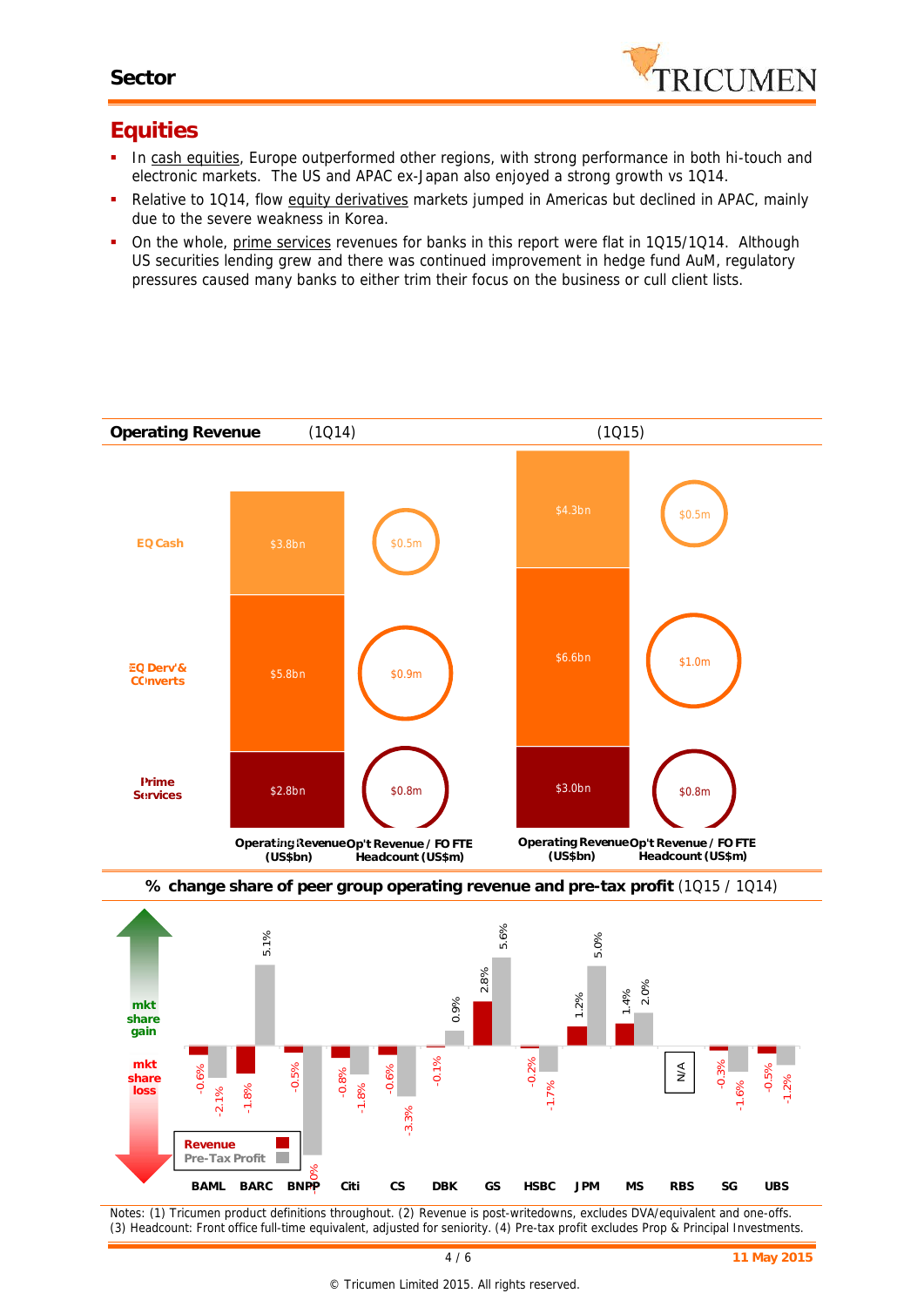# **Revenue dynamics**

|                              | <b>BAML</b> | <b>BARC</b> | <b>BNPP</b> | Citi | <b>CS</b> | <b>DBK</b> | GS | <b>HSBC</b> | <b>JPM</b> | <b>MS</b> | <b>RBS</b>              | SG  | <b>UBS</b> | Top 25% | Bottom 25% |
|------------------------------|-------------|-------------|-------------|------|-----------|------------|----|-------------|------------|-----------|-------------------------|-----|------------|---------|------------|
| Capital Markets: Total       | ⇨           | ⇩           | ⇨           | ⇩    | ⇩         | ⇩          | ⇧  | ⇨           | ⇨          | ⇧         | ⇩                       | ⇩   | ⇧          | $+10%$  | $-4%$      |
| Primary                      | ⇩           | ⇩           | ⇩           | ⇧    | ⇩         | ⇨          | ⇨  | ⇧           | ⇧          | ⇨         | ⇩                       | ⇨   | ⇩          | $+6%$   | $-12%$     |
| <b>DCM Bonds</b>             | ⇩           | ⇧           | ⇨           | ⇧    | ⇩         | ⇩          | ⇩  | ⇨           | ⇧          | ⇨         | ⇩                       | ⇨   | ⇩          | $+9%$   | $-12%$     |
| <b>DCM</b> Loans             | ⇩           | ⇩           | ⇨           | ⇨    | ⇩         | ⇨          | ⇩  | ⇧           | ⇨          | ⇩         | $\overline{\mathbb{Q}}$ | ⇑   | ⇧          | $-17%$  | $-63%$     |
| Securitisation               | ⇩           | ⇩           | ⇑           | ⇩    | ⇧         | ⇩          | ⇨  | ⇨           | ⇧          | ⇩         | $\sqrt{2}$              | ⇨   | ⇩          | $+5%$   | $-33%$     |
| <b>ECM</b>                   | ⇑           | ⇩           | ⊕           | ⇩    | ⇩         | ⇩          | ⇧  | ⇨           | ⇨          | ⇩         | N/M                     | ⇨   | ⇧          | $+13%$  | $-4%$      |
| M&A / Advisory               | ⇑           | ⇩           | ⇩           | ⇧    | ⇩         | ⇩          | ⇨  | ⇨           | ⇧          | ⇨         | N/M                     | ⇩   | ⇩          | $+41%$  | $+10%$     |
| Secondary                    | ⇩           | ⇨           | ⇨           | ⇩    | ⇨         | ⇩          | ⇧  | ⇩           | ⇨          | ⇧         | ⇩                       | ⇩   | ⇧          | $+7%$   | $-4%$      |
| FX                           | ⇧           | ⇨           | ⇨           | ⇩    | ⇩         | ⇩          | ⇧  | ⇨           | ⇩          | ⇨         | ⇩                       | ⇩   | ⇧          | $+38%$  | $-4%$      |
| Rates                        | ⇩           | ⇑           | ⇩           | ⇩    | ⇧         | ⇩          | ⇨  | ⇩           | ⇨          | ⇨         | ⇩                       | ⇨   | ⇧          | $+12%$  | $-2%$      |
| Credit                       | ⇩           | ⇧           | ⇨           | ⇩    | ⇩         | ⇩          | ⇩  | 슙           | ⇨          | ⇨         | N/M                     | ⇩   | ⇧          | $-3%$   | $-13%$     |
| Commodities                  | J           | ⇨           | ⇨           | ⇩    | ⇨         | ⇩          | ⇩  | ⇨           | ⇩          | ⇧         | N/M                     | ⇩   | 슈          | $+4%$   | $-16%$     |
| EQ Cash                      | ⇨           | ⇩           | ⇨           | ⇩    | ⇩         | ⇩          | ⇧  | ⇩           | ⇧          | ⇧         | N/M                     | ⇨   | ⇩          | $+19%$  | $-1%$      |
| EQ Derv & Converts           | ⇩           | ⇩           | ⇩           | ⇩    | ⇩         | ⇨          | ⇧  | ⇩           | ⇑          | ⇧         | N/M                     | ⇨   | ⇧          | $+24%$  | $+2%$      |
| Prime Services               | ⇩           | ⇩           | ⇩           | ⇨    | ⇧         | ⇩          | ⇧  | ⇩           | ⇨          | ⇨         | N/M                     | ⇩   | ⇧          | $+9%$   | $+2%$      |
| Prop Trading                 | N/M         | ⇩           | ⇨           | ⇩    | ⇧         | N/M        | ⇩  | ⇧           | ⇩          | N/M       | N/M                     | ⇨   | N/M        | $+9%$   | $-13%$     |
| <b>Principal Investments</b> | N/M         | N/M         | N/M         | N/M  | ⇩         | N/M        | ⇨  | ⇩           | N/M        | ⇧         | N/M                     | N/M | N/M        | $+1%$   | $-62%$     |

**1Q15 / 1Q14** (Operating revenue, % change, US\$, Global Level 1)

*Source: Tricumen. Notes: (1) Tricumen product definitions throughout. (2) Arrows show % change in revenue vs peers. Up- /down-arrows: top-/bottom-quartile. (3) Revenue is post-writedowns, excludes DVA/equivalent and one-offs, as described in the Company Section.*